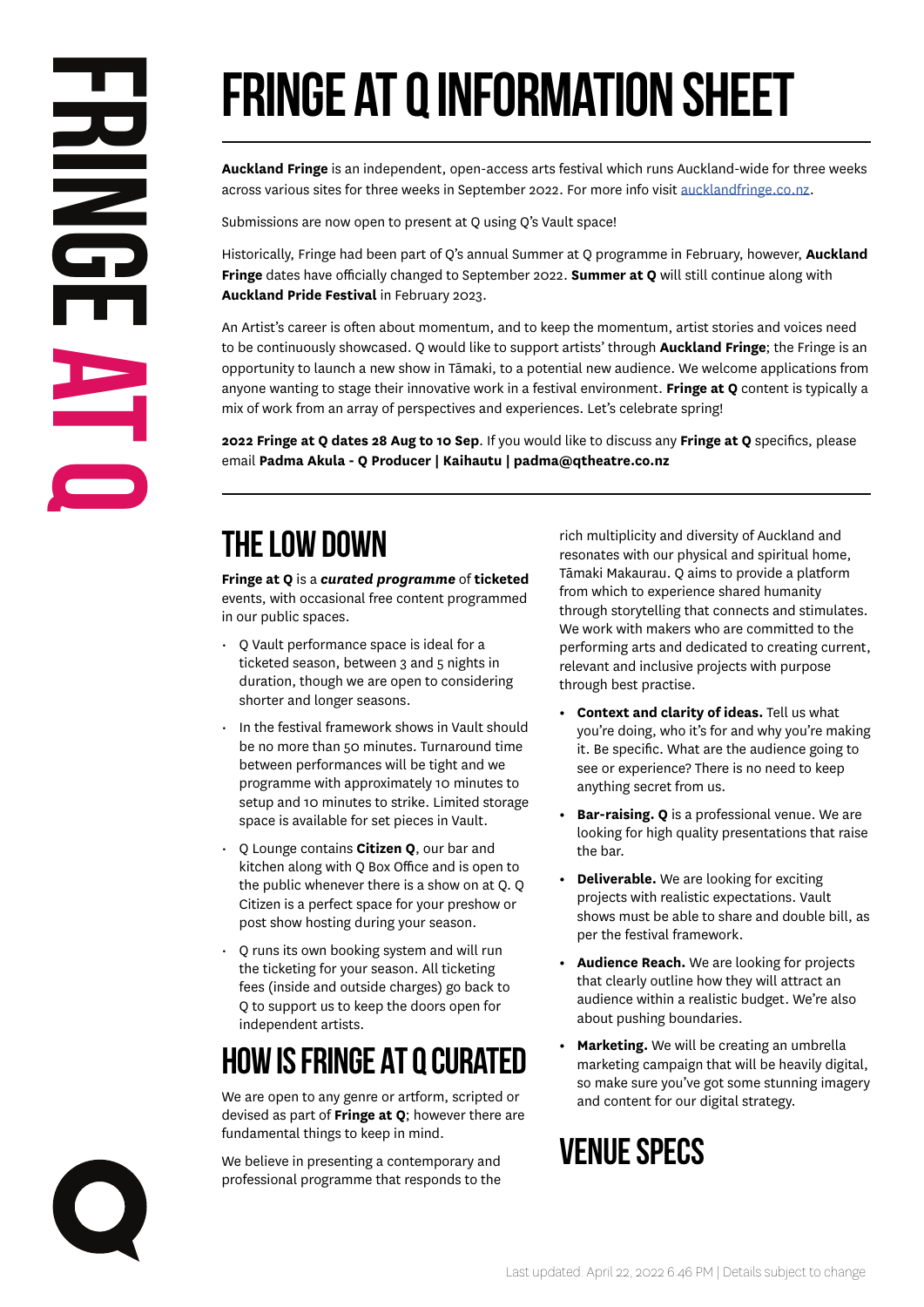# **Fringe at Q**

**Vault: 58 seats** (plus 1 wheelchair position)

- **•** End On
	- **•** Racked seating block
- **•** Dimensions:
	- **•** Performance Area 6m x 4m
	- **•** Height 3.2m
	- **•** Height to grid 2.4m
- **•** Air conditioning unavailable, fans only. **Q** Vault is a warm venue and not the best for highly physical shows.

*Further specs and site visits available on request.* 

## **What's in it for you?**

Our aim is to make Q spaces as affordable as possible, while still ensuring viability for the venue. Therefore, we package up a rate for Vault shows, to include the basic costs of venue hire, standard equipment, Venue Technician and Show Operator. Once we know what, when and how you want to present your work, Q Production Team will put together a detailed cost estimate for your season. For now, our Indicative **Fringe at Q** Rate Card is available below, so you can get a feel for the broad costs.

As part of Vault packaged rates, we offer:

- **• A professional venue.** The opportunity to present work at **Q** at a fraction of our standard rates, by using a festival framework (doublebills).
- **• Venue Technician (VT).** During pack-in, a VT will help you settle in, keep you safe and help you make the most of our unique spaces. Once seasons are up, a VT is on site to look after the building and keep shows ticking along.
- **• Show Operator.** Finding an experienced operator for a show can be tricky, so our packages include an operator. Shows with sound, lights and AV will need to budget for a second operator. You are welcome to bring your own second operator.

#### **All Fringe at Q shows in Vault will receive:**

- **• Production support.** Tech and production support to help you navigate schedules and equipment.
- **• Venue set up and gear.** This includes a general lighting rig to share with the other productions using the space, plus general sound and masking set up.
- **• Ticketing and Marketing advice.** Q's Team will help you on the journey, providing advice and useful resources. We can also advise on suitable price points for **Fringe at Q**, based on

previous years' experience.

**• Promotional opportunities.** There are many opportunities available to promote your show at Q including our digital screens on Queen Street and in Q Lounge. You are also encouraged to make the most of our many poster placements around Q.

## **how to apply:**

Submissions for **Fringe at Q** open in mid April each year. Sign up to our industry mail list to be notified when submissions open: eepurl.com/ dxbnUf.

If you would like to register your interest now, please email:

**Padma Akula Q Producer | Kaihautu padma@qtheatre.co.nz**

#### **DEFINITIONS/INTERPRETATIONs:**

**Best practice:** Creative activities, methods and health and safety protocols that are shown to produce the best results.

**Curated programme:** Carefully chosen and thoughtfully gathering the various artistic voices together to create new meaning or to create/ extend a context for their own work.

**Double bill:** A programme of entertainment with two main items; two different shows scheduled one after the other on the same night. Usually festival programmes are double billed to keep the overall costs low to ensure artist affordability.

**Festival Environment/Framework:** Where various artists (art, theatre, comedy, circus, music etc.) come together to present their work at a specific time frame under a specific banner, under a specific kaupapa.

**High-quality:** The strength of the idea; the viability of the process; the experience and ability of the people involved; and the soundness of the budget. Applications that are strong in some, but not all, of the above areas are seen as having potential.

**Independent Makers:** A play or musical that isn't paying equity wages. It may be a profit share, where you get some money, but it's not necessarily a professional production. Sometimes called co-op, profitshare or amateur theatre.

**Inside charges/Outside charges:** An inside charge is included in the cost of the ticket and could be considered the ticketing organisation's income for the service offered, whereas an outside charge is in addition to the cost of the ticket and usually reflects the cost of service associated with the customer's purchase method i.e. booking fee.

**Theatre:** Theatre includes both classical and contemporary theatre, and all genres such as comedy, drama, physical theatre, devised theatre, street theatre, musical theatre, circus, puppetry and mask.